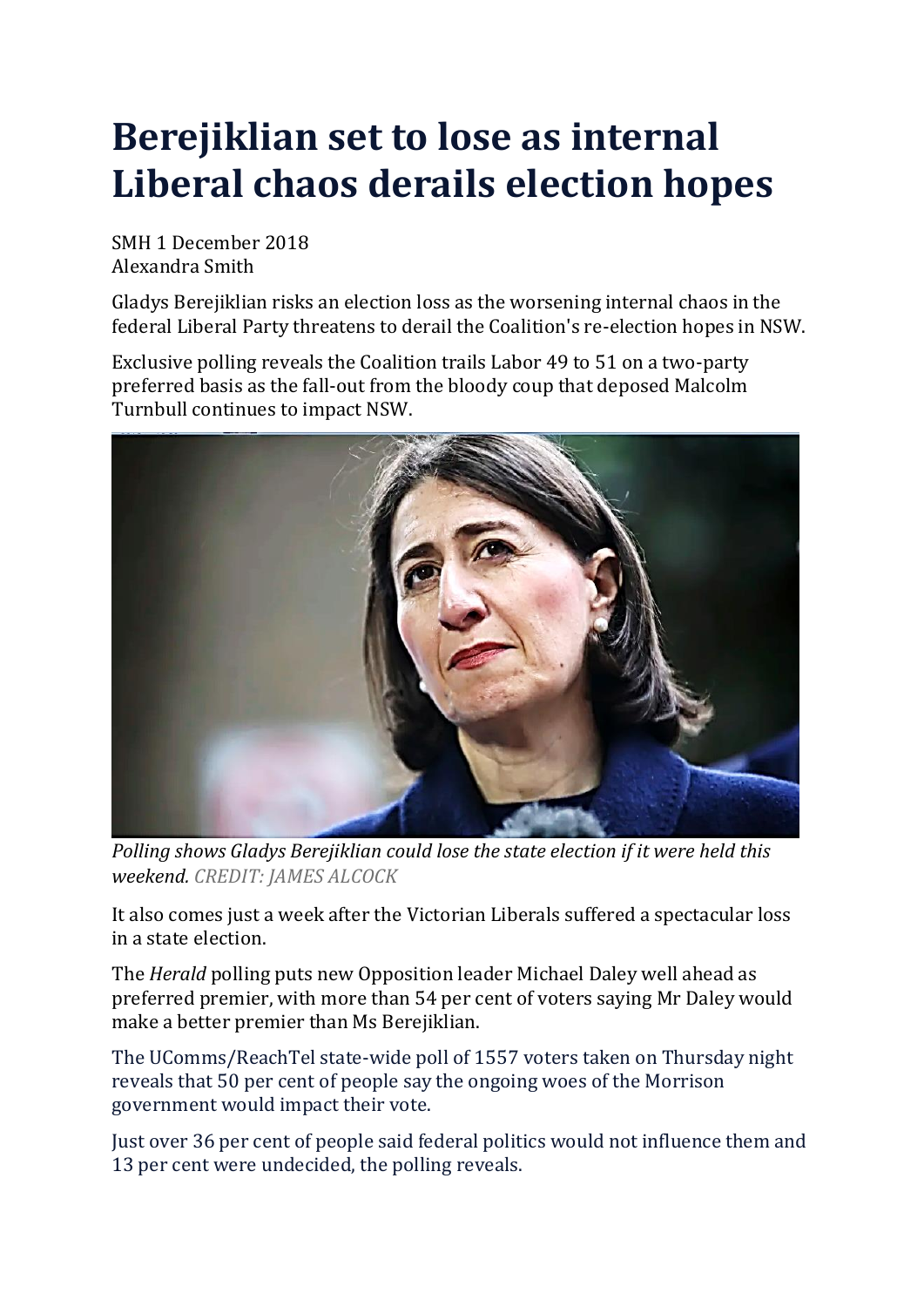## State election: who would win if it were held today?

If a state election were to be held this Saturday which of the following would receive your first preference vote?

|                             | Total | Female | Male  |
|-----------------------------|-------|--------|-------|
| Liberals                    | 32.1% | 32.4%  | 31.8% |
| Nationals                   | 4.4%  | 5.5%   | 3.2%  |
| Labor                       | 34.1% | 33.9%  | 34.3% |
| The Greens                  | 9.6%  | 10%    | 9.2%  |
| Shooters, Fishers & Farmers | 3.3%  | 2.2%   | 4.5%  |
| One Nation                  | 7.5%  | 7.6%   | 7.5%  |
| Other/Independent           | 5.8%  | 4.5%   | 7.2%  |
| Undecided                   | 3.1%  | 3.9%   | 2.3%  |

Source: ReachTEL; Survey carried out on November 29, 2018

The poll also shows that despite Mr Daley only being in the top job for three weeks, 57 per cent of people knew he was the Opposition leader.

Labor strategists had expected the party to take a hit in the polls after the [dramatic](https://www.smh.com.au/national/nsw/luke-foley-resigns-as-nsw-labor-leader-following-explosive-allegations-20181108-p50euz.html) downfall of former leader Luke Foley, who quit last month amid sexual harassment allegations.

But Labor's primary vote has surged to 34.1 per cent, up from 31.5 per cent when the *Herald* polled in September. The Coalition's primary vote is 36.5 per cent, down from 41.9 per cent in March.

### State election: who would win if it were held today - two-party preferred result

|          | Total |
|----------|-------|
| Liberals | 49%   |
| Labor    | 51%   |

Source: ReachTEL; Survey carried out on November 29, 2018

In the September poll, the Coalition and Labor were neck and neck on the twoparty preferred.

The Greens are at 9.6 per cent and One Nation, which will be led in NSW by the former federal Labor leader Mark [Latham,](https://www.smh.com.au/politics/federal/mark-latham-will-contest-nsw-election-with-one-nation-to-fight-for-civilisational-values-20181107-p50efa.html) is on 7.5 per cent, up from 4.2 per cent in September.

#### Who of the following do you think would make the better premier?

|                    | <b>Total</b> | Female | Male  |
|--------------------|--------------|--------|-------|
| Gladys Berejiklian | 45.8%        | 46.7%  | 44.8% |
| Michael Daley      | 54.2%        | 53.3%  | 55.2% |

Source: ReachTEL; Survey carried out on November 29, 2018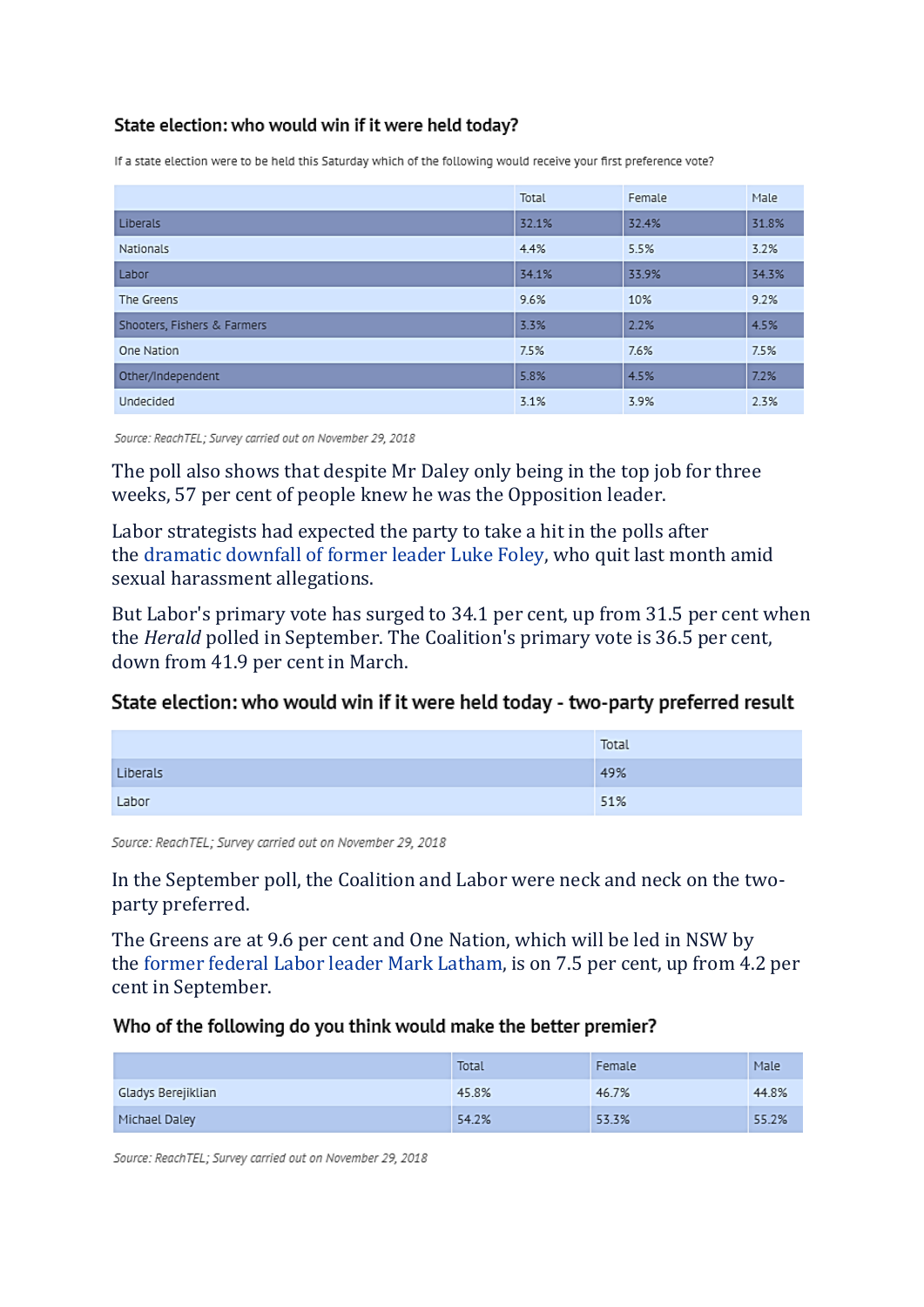The Shooters, Fishers and Farmers are on 3.3 per cent and independents 5.8 per cent.

The Nationals, which hold four of the Coalition's six most marginal seats, fear that the minor parties such as One Nation or conservative independents could be their biggest threat.

"It will really only be Nats versus Labor in Tweed and Monaro but it will be independents or the minor parties that will cause us trouble elsewhere," a senior National source said.



*Michael Daley has only been in the top job for three weeks, 57% of those surveyed knew he was the Labor leader. CREDIT: AAP*

A senior Liberal strategist said the Coalition's primary vote would need to be at least 36 per cent to win and anything below that figure would almost certainly land them in minority government.

The government only holds a six-seat majority after its humiliating loss in the Wagga Wagga byelection in September. The seat was won by an independent, Joe McGirr.

"Anything less than 36 that could put us in minority government but I think we could win on 36. It would be bloody but I think we would get there," the source said.

Senior Liberals have conceded that the party's brand is damaged federally, but believe they can differentiate themselves from the Morrison government.